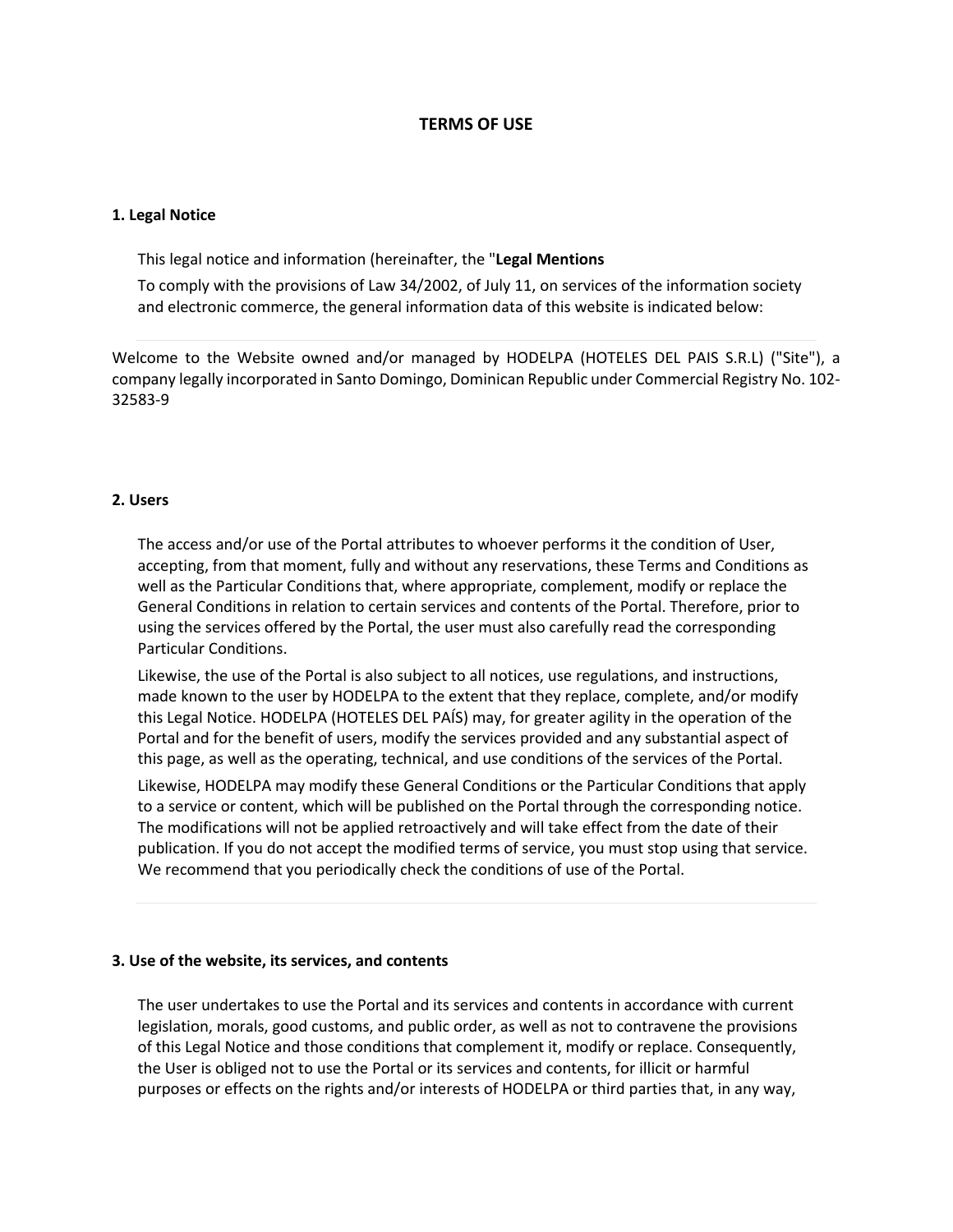may damage the normal functioning of the Portal or that of the services accessible through it, for the rest of the users, HODELPA and/or its image.

In general, the provision of services does not require prior subscription or registration of users. However, HODELPA may condition the use of some of the services to the prior completion of the corresponding user registration or to the completion of forms. In any case, the registration will be carried out in the manner expressly indicated in the service itself or in the particular conditions that regulate it, the user having to provide accurate information and keep the information provided updated at all times. The User will be solely responsible for any false or inaccurate statements made and for the damages caused to HODELPA or third parties due to the information provided.

Regarding the contents (information, texts, graphics, sound and/or image files, photographs, designs, etc.), it is prohibited:

- ITS REPRODUCTION, COPYING, DISTRIBUTION, DIFFUSION, PUBLIC COMMUNICATION, TRANSFORMATION, OR MODIFICATION, UNLESS THE AUTHORIZATION OF ITS LEGITIMATE OWNERS IS RECEIVED OR IT IS LEGALLY PERMITTED.
- ANY VIOLATION OF THE RIGHTS OF HODELPA OR ITS LEGITIMATE OWNERS OVER THEM.
- ITS USE FOR ALL KINDS OF COMMERCIAL OR ADVERTISING PURPOSES, OTHER THAN THOSE STRICTLY PERMITTED.
- ANY ATTEMPT TO OBTAIN THE CONTENTS OF THE PORTAL BY ANY MEANS OTHER THAN THOSE MADE AVAILABLE TO USERS, AS WELL AS THOSE THAT ARE REGULARLY USED ON THE NETWORK, PROVIDED THAT THEY DO NOT CAUSE ANY HARM TO THE HODELPA PORTAL AND / OR THE SERVICES OR CONTENT.

# **4. User responsibility for damages and reasons for exclusion**

The use of the Portal will be carried out under the sole and exclusive responsibility of the user, HODELPA being expressly exempt from damages and/or losses caused to the user or third parties by said use contrary to the provisions of this Legal Notice and the particular conditions that are applicable in each case. Said responsibility will extend to the use, by the user or any third party, of any password or similar assigned to access the Portal, where appropriate, or any of its services.

Notwithstanding the foregoing, HODELPA reserves the right to deny at any time and without prior notice, access to the Portal to those users who violate these general conditions, or the particular conditions that are applicable to them in each case, as well as for breach of laws, morals and/or public order.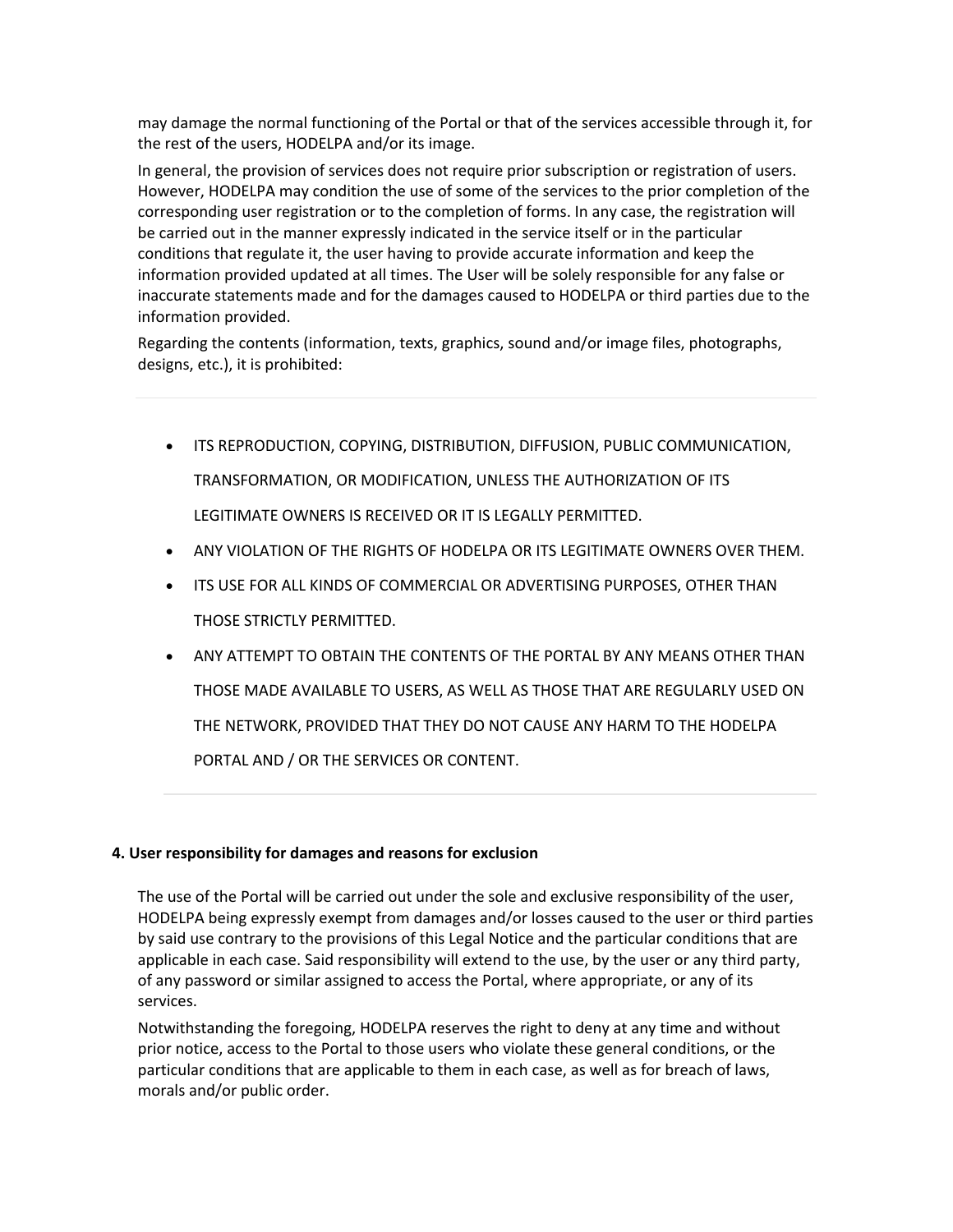The exclusion of the user will not imply the resignation of HODELPA to bring the corresponding legal actions or the corresponding compensation by law.

# **5. "Hiperlinks"**

The Portal may make available to users connections and links to other websites managed and controlled by third parties. These links have the exclusive function of facilitating users to search for information, content, and services on the Internet, without in any case being considered a suggestion, recommendation, or invitation to visit them. HODELPA does not market, direct, or control in advance, or endorse the content, services, information, and statements available on said websites.

Therefore, HODELPA does not assume any type of responsibility, not even indirectly or subsidiary, for damages of any kind that may arise from access, maintenance, use, quality, legality, reliability, and usefulness of the content, information, communications, opinions, statements, products and services existing or offered on websites not managed by HODELPA and that are accessible through the Portal.

The persons or entities that intend to create or create a hyperlink from a web page of another internet portal to any of the pages of the HODELPA portal must be subject to the following conditions:

- NO TOTAL OR PARTIAL REPRODUCTION OF ANY OF THE SERVICES OR CONTENT OF THE PORTAL IS PERMITTED.
- NO DEEP LINKS, OR IMG OR IMAGE LINKS, OR FRAMES WILL BE ESTABLISHED WITH THE PORTAL PAGES WITHOUT THE PRIOR EXPRESS AUTHORIZATION OF HODELPA.
- NO FALSE, INACCURATE, OR INCORRECT STATEMENT WILL BE INCLUDED ON THE PAGES OF THE HODELPA PORTAL, ITS EMPLOYEES, OR ON THE SERVICES OR CONTENT OF THE PORTAL.
- EXCEPT FOR THOSE SIGNS THAT FORM PART OF THE "HYPERLINK", THE WEB PAGE ON WHICH IT IS ESTABLISHED WILL NOT CONTAIN ANY BRAND, COMMERCIAL NAME, ESTABLISHMENT LABEL, NAME, LOGO, SLOGAN, OR OTHER DISTINCTIVE SIGNS BELONGING TO HODELPA, UNLESS EXPRESS AUTHORIZATION BY HODELPA.
- THE ESTABLISHMENT OF THE "HYPERLINK" WILL NOT IMPLY THE EXISTENCE OF RELATIONSHIPS BETWEEN HODELPA AND THE OWNER OF THE WEBSITE OR PORTAL FROM WHICH IT IS MADE, NOR THE KNOWLEDGE AND ACCEPTANCE OF HODELPA OF THE SERVICES AND CONTENT OFFERED IN SUCH PORTALS.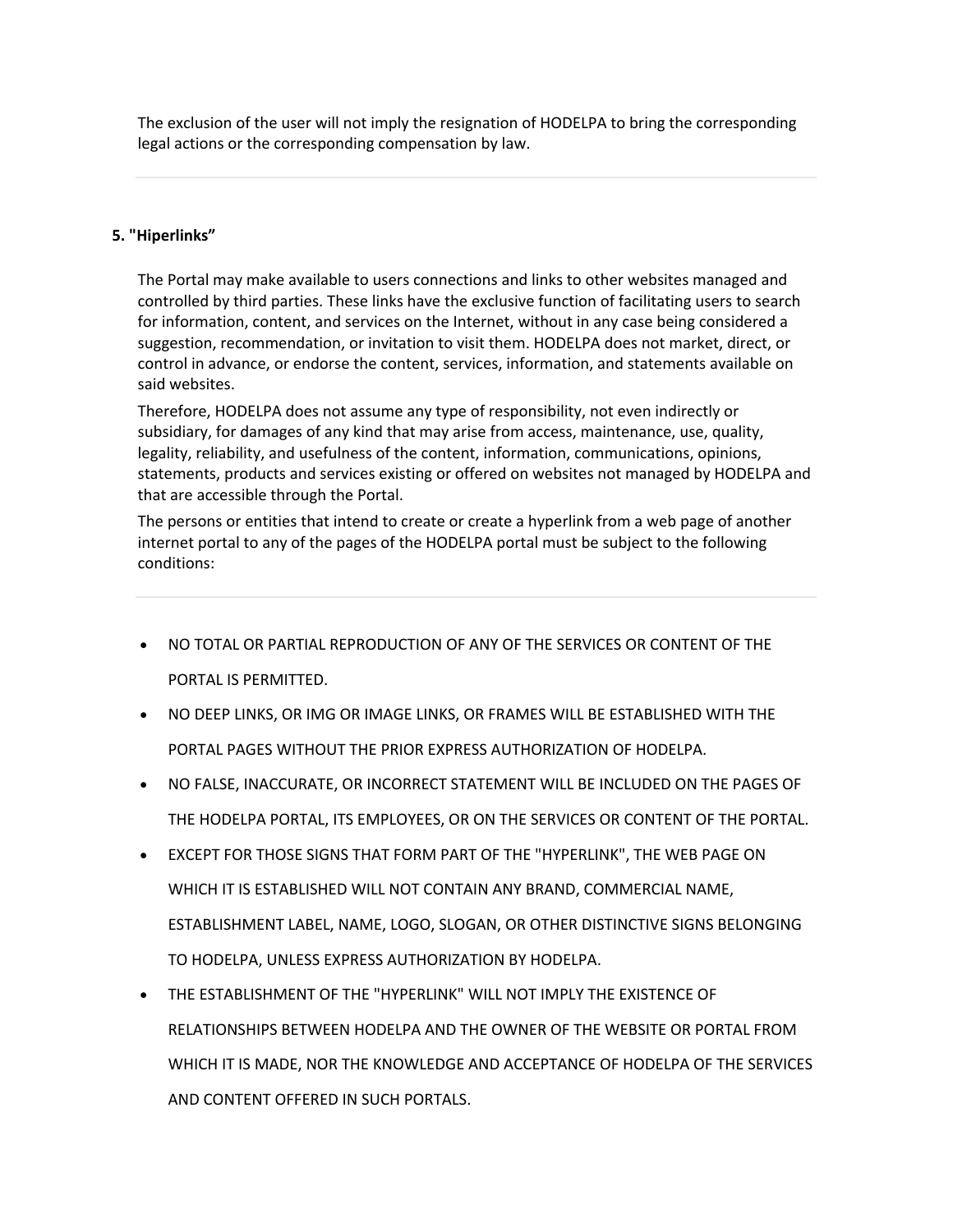- HODELPA SHALL NOT BE LIABLE FOR THE CONTENTS OR SERVICES MADE AVAILABLE TO THE PUBLIC ON THE WEBSITE OR PORTAL FROM WHICH THE "HYPERLINK" IS MADE OR FOR THE INFORMATION AND STATEMENTS INCLUDED IN THEM.
- THE WEB PAGE ON WHICH THE "HYPERLINK" IS ESTABLISHED WILL NOT CONTAIN ILLICIT INFORMATION OR CONTENT, CONTRARY TO MORALITY AND GOOD CUSTOMS GENERALLY ACCEPTED AND TO PUBLIC ORDER, AS WELL AS IT WILL NOT INCLUDE ANY CONTENT OF THIRD PARTIES.
- ANY "HYPERLINK" TO THE PORTAL WILL BE MADE TO ITS MAIN PAGE OR MAIN PAGES OF THE SECTIONS IT CONTAINS.NO SE PERMITE LA REPRODUCCIÓN NI TOTAL NI PARCIAL DE NINGUNO DE LOS SERVICIOS NI CONTENIDOS DEL PORTAL.

## **6. User data**

We will maintain certain data that you transmit to the Site in order to manage the performance of the Site, as well as data related to your use of the Site. Although we perform regular routine backups of data, you are solely responsible for all data that you transmit or that relates to any activity you have carried out using the Site. You agree that we will have no liability to you for any loss or corruption of such data, and you hereby waive any right of action against us arising out of such loss or corruption of such data.

# **7. Privacy policy and treatment of Personal Data**

The processing of personal data carried out by HODELPA will be carried out in accordance with the provisions of the Privacy Policy established by the company.

Due to the characteristics of the activity and the services that HODELPA offers and pursuing the perfect development and achievement of its objectives, it is necessary to process the personal data of the Users, which are provided for the provision of the services offered. through the Portal, as well as the transfer of this data to third parties, including international transfers.

### **8. Disclaimer**

The Site is provided "as is" and "as available". You agree that your use of the Site and our services will be at your own risk. To the fullest extent permitted by law, we disclaim all warranties, express or implied, in